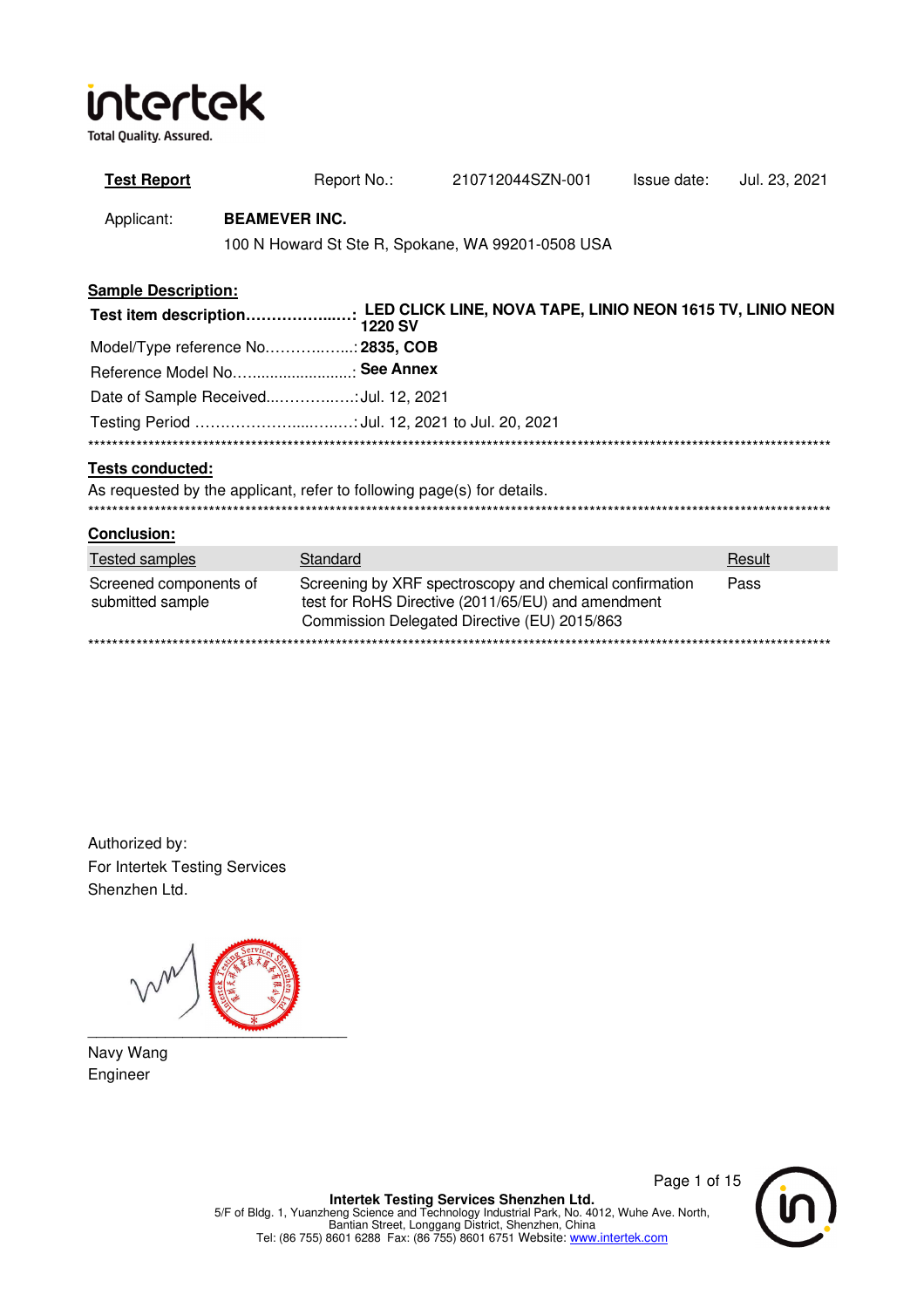**Total Quality. Assured.** 

| <b>Test Report</b> | Report No.: | 210712044SZN-001 | Issue date: | Jul. 23, 2021 |
|--------------------|-------------|------------------|-------------|---------------|
|--------------------|-------------|------------------|-------------|---------------|

## ◆ RoHS Test

### (A) Screening Test by XRF Spectroscopy

Cadmium (Cd), Lead (Pb), Mercury (Hg), Chromium (Cr) and Bromine (Br) content were measured with reference to IEC 62321-3-1 Edition 1.0:2013 by XRF spectroscopy and chemical confirmation test for RoHS restricted substances.

| <b>Screened Components</b> |          | <b>XRF Results</b> | <b>Chemical Confirmation Result</b> |
|----------------------------|----------|--------------------|-------------------------------------|
|                            | Cd       | <b>ND</b>          |                                     |
|                            | Pb       | ${\sf ND}$         |                                     |
| $\mathbf{1}$               | Hg       | ND                 | <b>NT</b>                           |
|                            | $\rm Cr$ | ND                 |                                     |
|                            | Br       | ND                 |                                     |
|                            | Cd       | ${\sf ND}$         |                                     |
|                            | Pb       | ${\sf ND}$         |                                     |
| $\sqrt{2}$                 | Hg       | ${\sf ND}$         | <b>NT</b>                           |
|                            | Cr       | ${\sf ND}$         |                                     |
|                            | Br       | ${\sf ND}$         |                                     |
|                            | Cd       | ND                 |                                     |
|                            | Pb       | ${\sf ND}$         |                                     |
| $\mathsf 3$                | Hg       | ${\sf ND}$         | <b>NT</b>                           |
|                            | Cr       | <b>ND</b>          |                                     |
|                            | Br       | ND                 |                                     |
|                            | Cd       | ${\sf ND}$         |                                     |
|                            | Pb       | ${\sf ND}$         |                                     |
| $\overline{\mathbf{4}}$    | Hg       | ${\sf ND}$         | <b>NT</b>                           |
|                            | Cr       | ND                 |                                     |
|                            | Br       | ${\sf ND}$         |                                     |
|                            | Cd       | ${\sf ND}$         |                                     |
|                            | Pb       | ${\sf ND}$         |                                     |
| $\overline{5}$             | Hg       | ${\sf ND}$         | <b>NT</b>                           |
|                            | Cr       | ${\sf ND}$         |                                     |
|                            | Br       | <b>ND</b>          |                                     |
|                            | Cd       | ${\sf ND}$         |                                     |
|                            | Pb       | ${\sf ND}$         |                                     |
| $\,6\,$                    | Hg       | <b>ND</b>          | <b>NT</b>                           |
|                            | $\rm Cr$ | ND                 |                                     |
|                            | Br       | <b>ND</b>          |                                     |

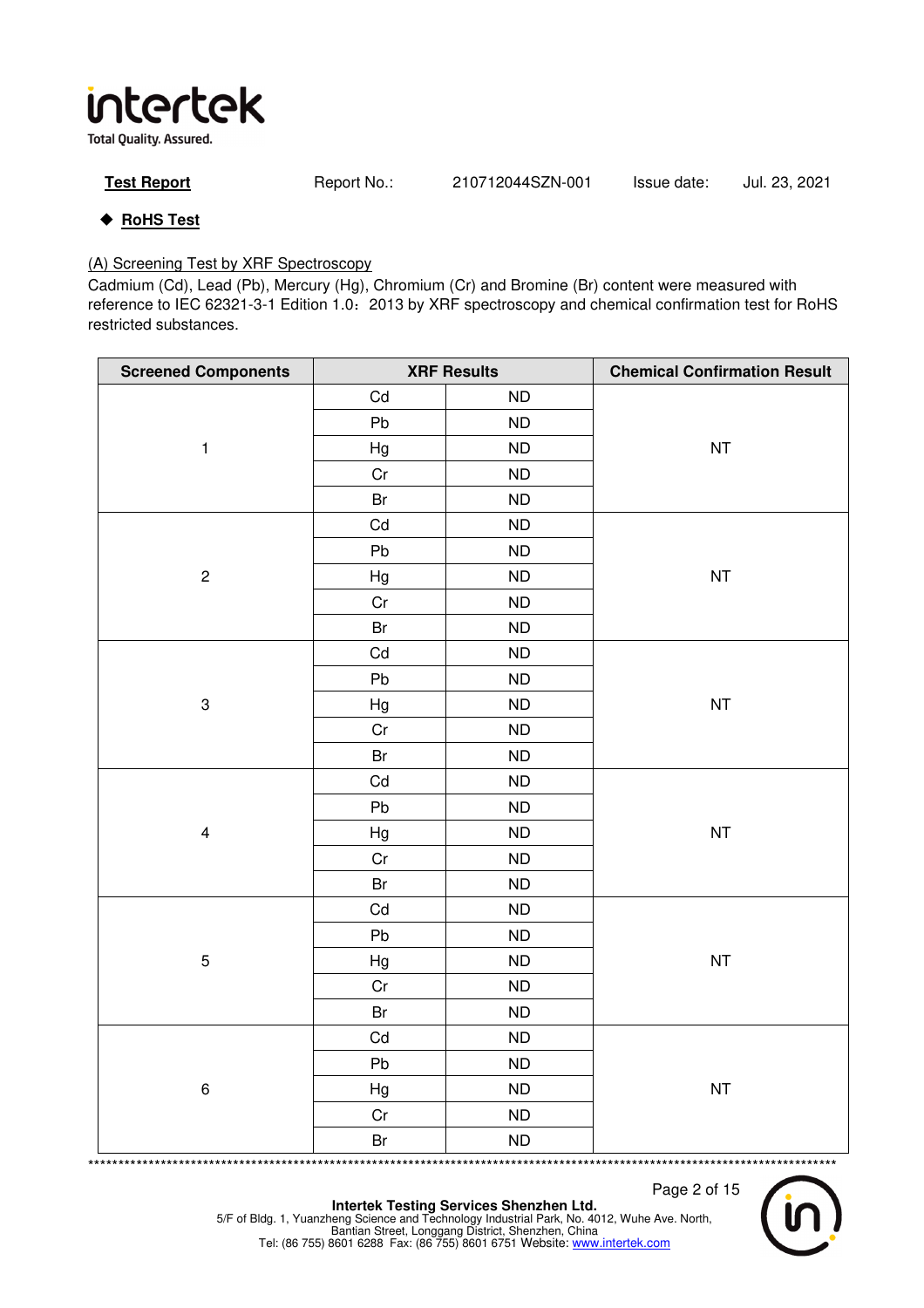**Total Quality. Assured.** 

| <b>Screened Components</b> |               | <b>XRF Results</b> | <b>Chemical Confirmation Result</b> |
|----------------------------|---------------|--------------------|-------------------------------------|
|                            | Cd            | <b>ND</b>          |                                     |
|                            | Pb            | Inconclusive #     |                                     |
| $\boldsymbol{7}$           | Hg            | ND                 | NT                                  |
|                            | Cr            | ND                 |                                     |
|                            | Br            | <b>ND</b>          |                                     |
|                            | Cd            | <b>ND</b>          |                                     |
|                            | Pb            | ND                 |                                     |
| $\bf 8$                    | Hg            | ND                 | <b>NT</b>                           |
|                            | Cr            | <b>ND</b>          |                                     |
|                            | Br            | <b>NT</b>          |                                     |
|                            | $\mathsf{Cd}$ | ND                 |                                     |
|                            | Pb            | ND                 |                                     |
| $\boldsymbol{9}$           | Hg            | ${\sf ND}$         | NT                                  |
|                            | Cr            | <b>ND</b>          |                                     |
|                            | Br            | ND                 |                                     |
|                            | Cd            | ND                 |                                     |
|                            | Pb            | <b>ND</b>          |                                     |
| $10$                       | Hg            | <b>ND</b>          | NT                                  |
|                            | Cr            | ND                 |                                     |
|                            | Br            | ND                 |                                     |
|                            | Cd            | ${\sf ND}$         |                                     |
|                            | Pb            | ND                 |                                     |
| 11                         | Hg            | ND                 | <b>NT</b>                           |
|                            | Cr            | ${\sf ND}$         |                                     |
|                            | Br            | <b>NT</b>          |                                     |
|                            | Cd            | <b>ND</b>          |                                     |
|                            | Pb            | ${\sf ND}$         |                                     |
| 12                         | Hg            | ${\sf ND}$         | <b>NT</b>                           |
|                            | Cr            | ${\sf ND}$         |                                     |
|                            | Br            | <b>NT</b>          |                                     |
|                            | Cd            | ${\sf ND}$         |                                     |
|                            | Pb            | ND                 |                                     |
| 13                         | Hg            | ND                 | $\sf{NT}$                           |
|                            | Cr            | <b>ND</b>          |                                     |
|                            | Br            | ${\sf ND}$         |                                     |

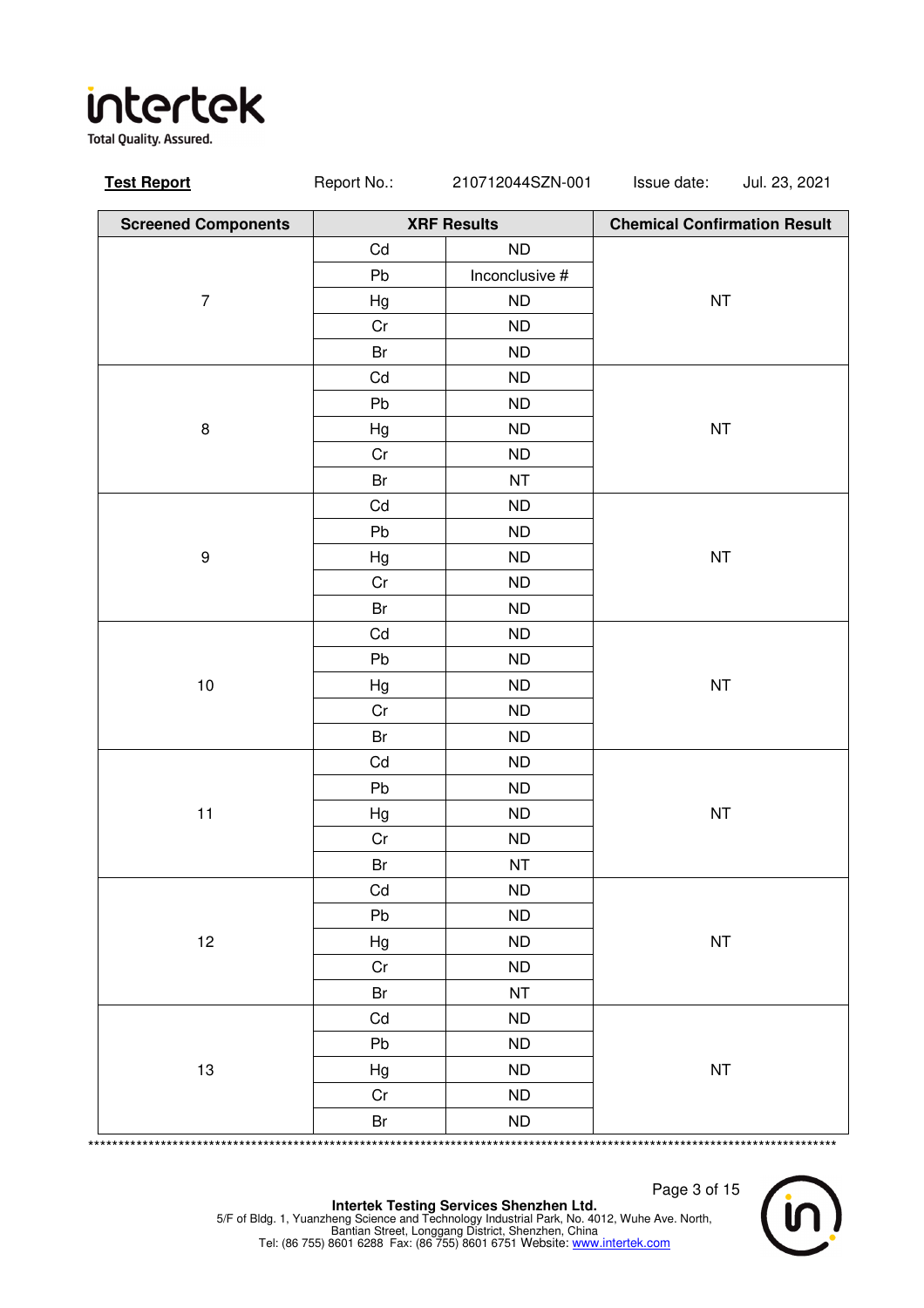**Total Quality. Assured.** 

| <b>XRF Results</b><br><b>Chemical Confirmation Result</b><br><b>Screened Components</b><br>Cd<br><b>ND</b><br>Pb<br>ND<br>14<br>Inconclusive<br>Hg: 522mg/kg<br>Hg<br>Cr<br>${\sf ND}$<br>Br<br><b>ND</b><br>Cd<br><b>ND</b><br>Pb<br>ND<br>15<br>Hg<br>ND<br><b>NT</b><br>Cr<br><b>ND</b><br>Br<br><b>ND</b><br>Cd<br>ND<br>Pb<br>ND<br>$16\,$<br>NT<br>Hg<br>ND<br>Cr<br><b>ND</b><br>Br<br>ND<br><b>ND</b><br>Cd<br>Pb<br><b>ND</b><br><b>NT</b><br>$17\,$<br>Hg<br><b>ND</b><br>Cr<br><b>ND</b><br>Br<br>ND<br>Cd<br>ND<br>Pb<br><b>ND</b><br>$18\,$<br>NT<br>ND<br>Hg<br>Cr<br>${\sf ND}$<br>Br<br><b>NT</b><br>Cd<br><b>ND</b><br>Pb<br><b>ND</b><br><b>NT</b><br>19<br>Hg<br><b>ND</b><br>Cr<br><b>ND</b><br><b>ND</b><br>Br<br>Cd<br>ND<br>Pb<br><b>ND</b><br><b>NT</b><br>20<br><b>ND</b><br>Hg<br>Cr<br><b>ND</b><br>Br<br>ND<br>************ | <b>Test Report</b> | Report No.: | 210712044SZN-001 | Issue date:<br>Jul. 23, 2021 |
|---------------------------------------------------------------------------------------------------------------------------------------------------------------------------------------------------------------------------------------------------------------------------------------------------------------------------------------------------------------------------------------------------------------------------------------------------------------------------------------------------------------------------------------------------------------------------------------------------------------------------------------------------------------------------------------------------------------------------------------------------------------------------------------------------------------------------------------------------------|--------------------|-------------|------------------|------------------------------|
|                                                                                                                                                                                                                                                                                                                                                                                                                                                                                                                                                                                                                                                                                                                                                                                                                                                         |                    |             |                  |                              |
|                                                                                                                                                                                                                                                                                                                                                                                                                                                                                                                                                                                                                                                                                                                                                                                                                                                         |                    |             |                  |                              |
|                                                                                                                                                                                                                                                                                                                                                                                                                                                                                                                                                                                                                                                                                                                                                                                                                                                         |                    |             |                  |                              |
|                                                                                                                                                                                                                                                                                                                                                                                                                                                                                                                                                                                                                                                                                                                                                                                                                                                         |                    |             |                  |                              |
|                                                                                                                                                                                                                                                                                                                                                                                                                                                                                                                                                                                                                                                                                                                                                                                                                                                         |                    |             |                  |                              |
|                                                                                                                                                                                                                                                                                                                                                                                                                                                                                                                                                                                                                                                                                                                                                                                                                                                         |                    |             |                  |                              |
|                                                                                                                                                                                                                                                                                                                                                                                                                                                                                                                                                                                                                                                                                                                                                                                                                                                         |                    |             |                  |                              |
|                                                                                                                                                                                                                                                                                                                                                                                                                                                                                                                                                                                                                                                                                                                                                                                                                                                         |                    |             |                  |                              |
|                                                                                                                                                                                                                                                                                                                                                                                                                                                                                                                                                                                                                                                                                                                                                                                                                                                         |                    |             |                  |                              |
|                                                                                                                                                                                                                                                                                                                                                                                                                                                                                                                                                                                                                                                                                                                                                                                                                                                         |                    |             |                  |                              |
|                                                                                                                                                                                                                                                                                                                                                                                                                                                                                                                                                                                                                                                                                                                                                                                                                                                         |                    |             |                  |                              |
|                                                                                                                                                                                                                                                                                                                                                                                                                                                                                                                                                                                                                                                                                                                                                                                                                                                         |                    |             |                  |                              |
|                                                                                                                                                                                                                                                                                                                                                                                                                                                                                                                                                                                                                                                                                                                                                                                                                                                         |                    |             |                  |                              |
|                                                                                                                                                                                                                                                                                                                                                                                                                                                                                                                                                                                                                                                                                                                                                                                                                                                         |                    |             |                  |                              |
|                                                                                                                                                                                                                                                                                                                                                                                                                                                                                                                                                                                                                                                                                                                                                                                                                                                         |                    |             |                  |                              |
|                                                                                                                                                                                                                                                                                                                                                                                                                                                                                                                                                                                                                                                                                                                                                                                                                                                         |                    |             |                  |                              |
|                                                                                                                                                                                                                                                                                                                                                                                                                                                                                                                                                                                                                                                                                                                                                                                                                                                         |                    |             |                  |                              |
|                                                                                                                                                                                                                                                                                                                                                                                                                                                                                                                                                                                                                                                                                                                                                                                                                                                         |                    |             |                  |                              |
|                                                                                                                                                                                                                                                                                                                                                                                                                                                                                                                                                                                                                                                                                                                                                                                                                                                         |                    |             |                  |                              |
|                                                                                                                                                                                                                                                                                                                                                                                                                                                                                                                                                                                                                                                                                                                                                                                                                                                         |                    |             |                  |                              |
|                                                                                                                                                                                                                                                                                                                                                                                                                                                                                                                                                                                                                                                                                                                                                                                                                                                         |                    |             |                  |                              |
|                                                                                                                                                                                                                                                                                                                                                                                                                                                                                                                                                                                                                                                                                                                                                                                                                                                         |                    |             |                  |                              |
|                                                                                                                                                                                                                                                                                                                                                                                                                                                                                                                                                                                                                                                                                                                                                                                                                                                         |                    |             |                  |                              |
|                                                                                                                                                                                                                                                                                                                                                                                                                                                                                                                                                                                                                                                                                                                                                                                                                                                         |                    |             |                  |                              |
|                                                                                                                                                                                                                                                                                                                                                                                                                                                                                                                                                                                                                                                                                                                                                                                                                                                         |                    |             |                  |                              |
|                                                                                                                                                                                                                                                                                                                                                                                                                                                                                                                                                                                                                                                                                                                                                                                                                                                         |                    |             |                  |                              |
|                                                                                                                                                                                                                                                                                                                                                                                                                                                                                                                                                                                                                                                                                                                                                                                                                                                         |                    |             |                  |                              |
|                                                                                                                                                                                                                                                                                                                                                                                                                                                                                                                                                                                                                                                                                                                                                                                                                                                         |                    |             |                  |                              |
|                                                                                                                                                                                                                                                                                                                                                                                                                                                                                                                                                                                                                                                                                                                                                                                                                                                         |                    |             |                  |                              |
|                                                                                                                                                                                                                                                                                                                                                                                                                                                                                                                                                                                                                                                                                                                                                                                                                                                         |                    |             |                  |                              |
|                                                                                                                                                                                                                                                                                                                                                                                                                                                                                                                                                                                                                                                                                                                                                                                                                                                         |                    |             |                  |                              |
|                                                                                                                                                                                                                                                                                                                                                                                                                                                                                                                                                                                                                                                                                                                                                                                                                                                         |                    |             |                  |                              |
|                                                                                                                                                                                                                                                                                                                                                                                                                                                                                                                                                                                                                                                                                                                                                                                                                                                         |                    |             |                  |                              |
|                                                                                                                                                                                                                                                                                                                                                                                                                                                                                                                                                                                                                                                                                                                                                                                                                                                         |                    |             |                  |                              |
|                                                                                                                                                                                                                                                                                                                                                                                                                                                                                                                                                                                                                                                                                                                                                                                                                                                         |                    |             |                  |                              |
|                                                                                                                                                                                                                                                                                                                                                                                                                                                                                                                                                                                                                                                                                                                                                                                                                                                         |                    |             |                  |                              |

Page 4 of 15

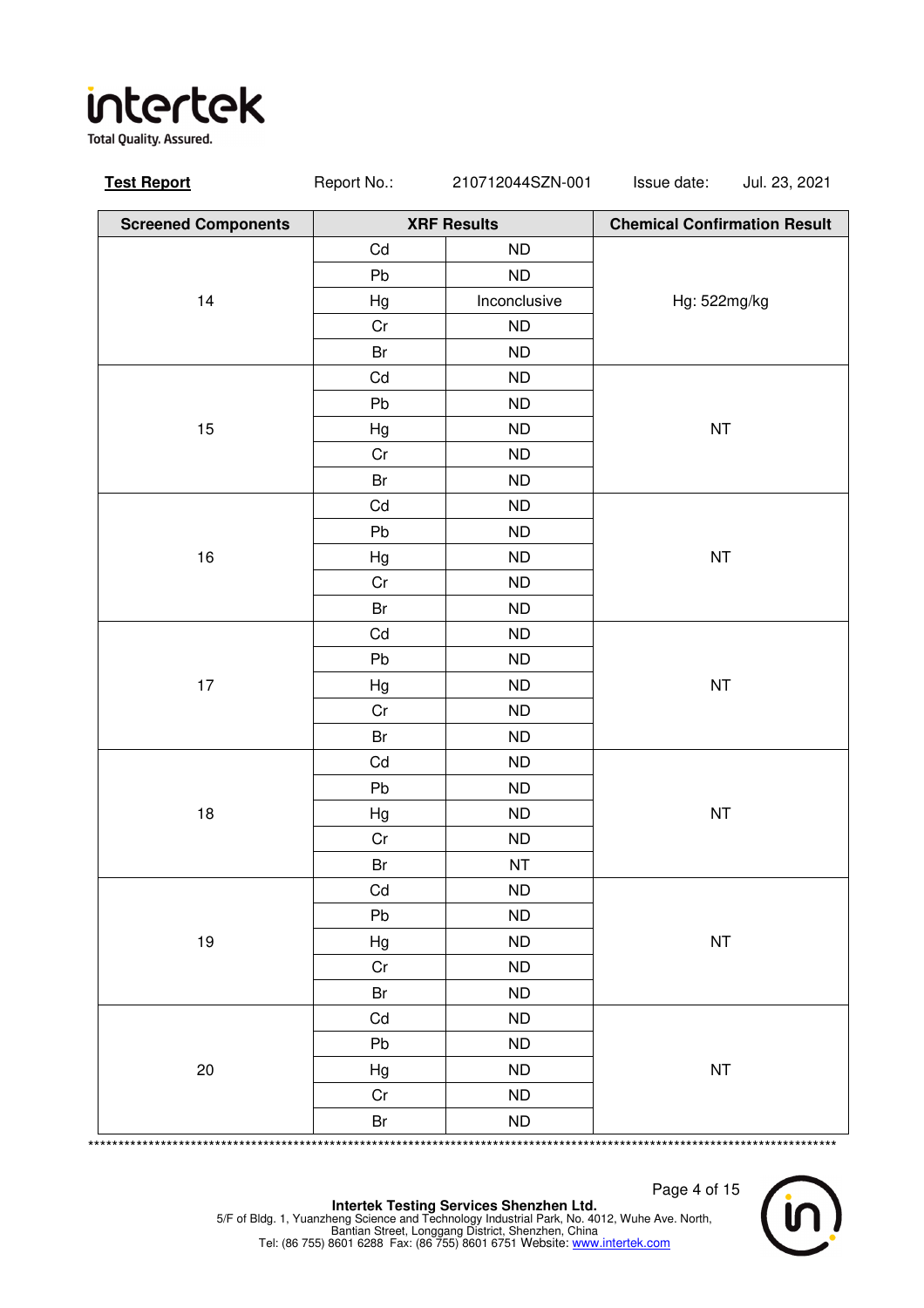**Total Quality. Assured.** 

| <b>Test Report</b>         | Report No.:                | 210712044SZN-001   | Issue date:                         | Jul. 23, 2021 |
|----------------------------|----------------------------|--------------------|-------------------------------------|---------------|
| <b>Screened Components</b> |                            | <b>XRF Results</b> | <b>Chemical Confirmation Result</b> |               |
|                            | Cd                         | <b>ND</b>          |                                     |               |
|                            | Pb                         | <b>ND</b>          |                                     |               |
| 21                         | Hg                         | ND                 | $\sf{NT}$                           |               |
|                            | Cr                         | ND                 |                                     |               |
|                            | Br                         | NT                 |                                     |               |
|                            | Cd                         | <b>ND</b>          |                                     |               |
|                            | Pb                         | ND                 |                                     |               |
| 22                         | Hg                         | ND                 | $\sf{NT}$                           |               |
|                            | Cr                         | <b>ND</b>          |                                     |               |
|                            | Br                         | ND                 |                                     |               |
|                            | $\mathsf{Cd}$              | ND                 |                                     |               |
|                            | Pb                         | <b>ND</b>          |                                     |               |
| 23                         | Hg                         | <b>ND</b>          | $\sf{NT}$                           |               |
|                            | Cr                         | <b>ND</b>          |                                     |               |
|                            | $\mathsf{Br}$              | <b>ND</b>          |                                     |               |
|                            | Cd                         | ND                 |                                     |               |
|                            | Pb                         | <b>ND</b>          |                                     |               |
| 24                         | Hg                         | <b>ND</b>          | $\sf{NT}$                           |               |
|                            | Cr                         | ND                 |                                     |               |
|                            | Br                         | ND                 |                                     |               |
|                            | Cd                         | <b>ND</b>          |                                     |               |
|                            | Pb                         | <b>ND</b>          |                                     |               |
| 25                         | Hg                         | ND                 | $\sf{NT}$                           |               |
|                            | $\rm Cr$                   | ND                 |                                     |               |
|                            | Br                         | ND                 |                                     |               |
|                            | Cd                         | <b>ND</b>          |                                     |               |
|                            | Pb                         | ND                 |                                     |               |
| 26                         | Hg                         | ND                 | $\sf{NT}$                           |               |
|                            | Cr                         | ND                 |                                     |               |
|                            | Br                         | <b>NT</b>          |                                     |               |
|                            | Cd                         | ND                 |                                     |               |
|                            | Pb                         | ND                 |                                     |               |
| 27                         | Hg                         | <b>ND</b>          | $\sf{NT}$                           |               |
|                            | Cr                         | ND                 |                                     |               |
|                            | Br<br>******************** | ND                 |                                     |               |

Page 5 of 15

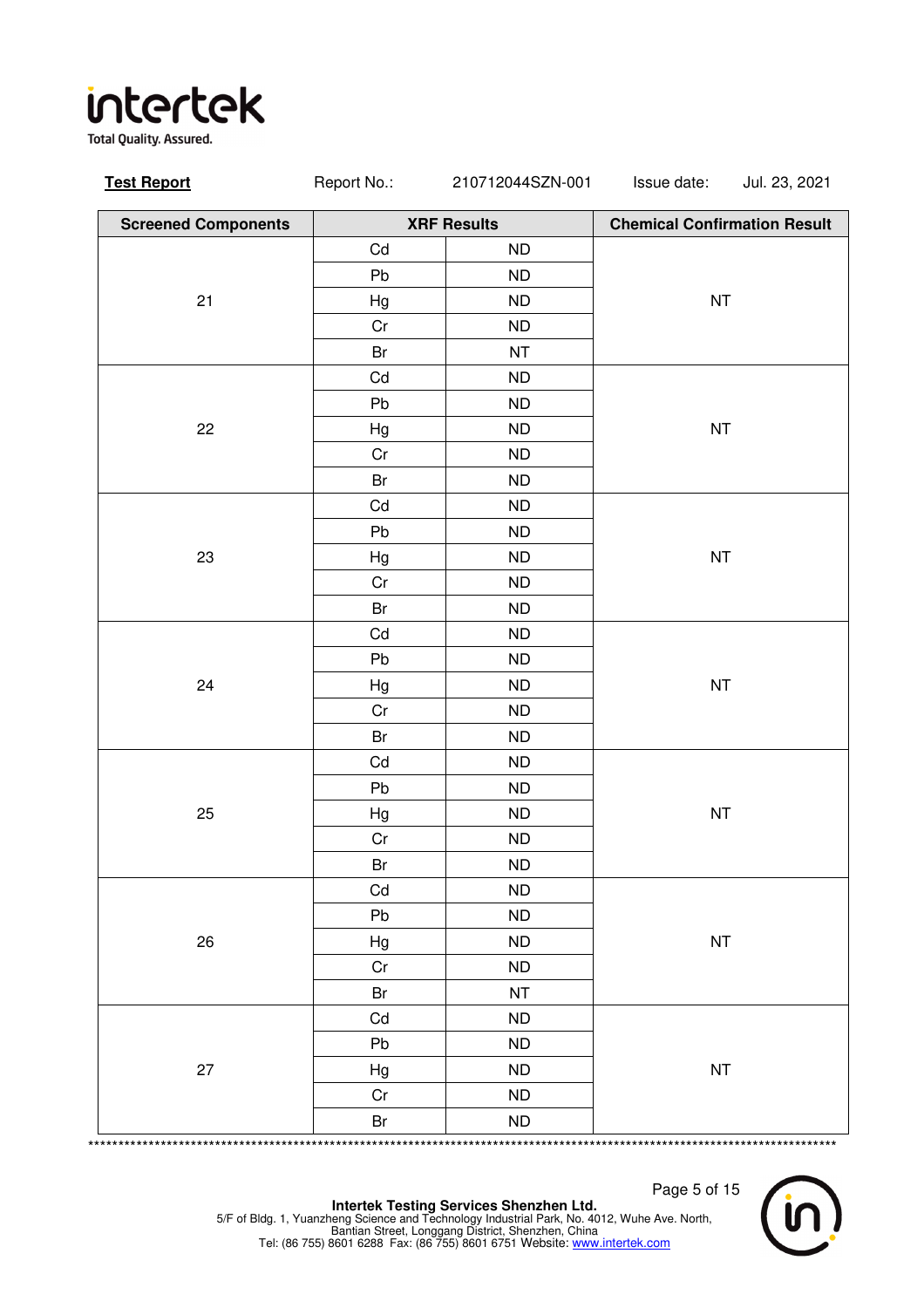**Total Quality. Assured.** 

| <b>Test Report</b>         | Report No.:   | 210712044SZN-001   | Issue date:                         | Jul. 23, 2021 |
|----------------------------|---------------|--------------------|-------------------------------------|---------------|
| <b>Screened Components</b> |               | <b>XRF Results</b> | <b>Chemical Confirmation Result</b> |               |
|                            | Cd            | <b>ND</b>          |                                     |               |
|                            | Pb            | ND                 |                                     |               |
| 28                         | Hg            | <b>ND</b>          | NT                                  |               |
|                            | $\rm Cr$      | ND                 |                                     |               |
|                            | Br            | ND                 |                                     |               |
|                            | Cd            | ND                 |                                     |               |
|                            | Pb            | ND                 |                                     |               |
| 29                         | Hg            | ND                 | $\sf{NT}$                           |               |
|                            | Cr            | ND                 |                                     |               |
|                            | Br            | NT                 |                                     |               |
|                            | Cd            | ND                 |                                     |               |
|                            | Pb            | ND                 |                                     |               |
| 30                         | Hg            | ND                 | NT                                  |               |
|                            | Cr            | <b>ND</b>          |                                     |               |
|                            | Br            | ND                 |                                     |               |
|                            | Cd            | ND                 |                                     |               |
|                            | Pb            | <b>ND</b>          |                                     |               |
| 31                         | Hg            | ND                 | $\sf{NT}$                           |               |
|                            | Cr            | ND                 |                                     |               |
|                            | Br            | NT                 |                                     |               |
|                            | Cd            | <b>ND</b>          |                                     |               |
|                            | Pb            | <b>ND</b>          |                                     |               |
| 32                         | Hg            | ND                 | $\sf{NT}$                           |               |
|                            | $\rm Cr$      | ND                 |                                     |               |
|                            | $\mathsf{Br}$ | ND                 |                                     |               |
|                            | Cd            | ND                 |                                     |               |
|                            | Pb            | ND                 |                                     |               |
| 33                         | Hg            | ND                 | $\sf{NT}$                           |               |
|                            | Cr            | <b>ND</b>          |                                     |               |
|                            | Br            | ND                 |                                     |               |
|                            | Cd            | ND                 |                                     |               |
|                            | Pb            | ND                 |                                     |               |
| 34                         | Hg            | <b>ND</b>          | $\sf{NT}$                           |               |
|                            | $\rm Cr$      | ND                 |                                     |               |
|                            | Br<br>******* | ND                 |                                     | *****         |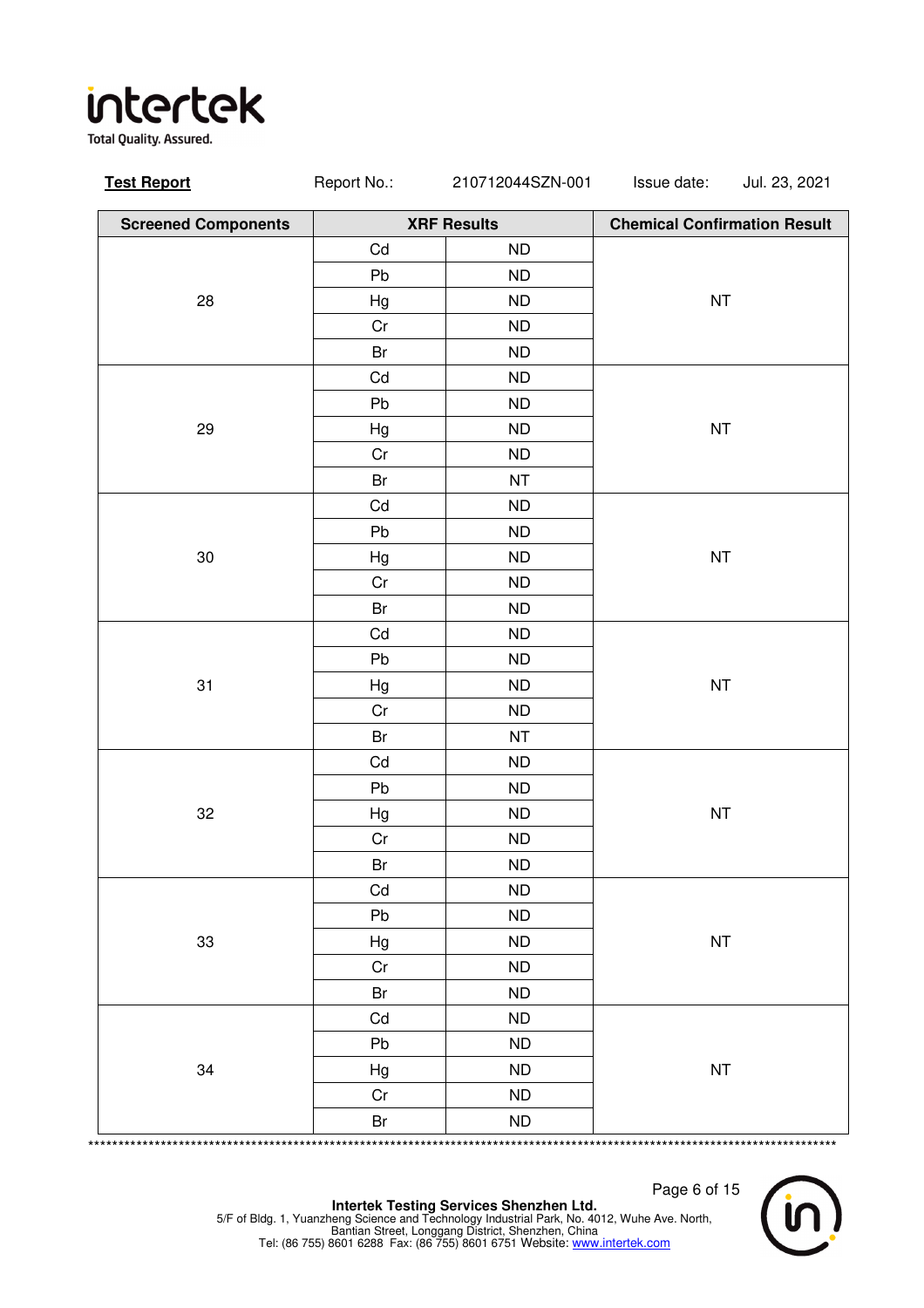**Total Quality. Assured.** 

| <b>Test Report</b>                                                                                                                | Report No.: | 210712044SZN-001   | Issue date:<br>Jul. 23, 2021                                                                                                                                    |  |
|-----------------------------------------------------------------------------------------------------------------------------------|-------------|--------------------|-----------------------------------------------------------------------------------------------------------------------------------------------------------------|--|
| <b>Screened Components</b>                                                                                                        |             | <b>XRF Results</b> | <b>Chemical Confirmation Result</b>                                                                                                                             |  |
|                                                                                                                                   | Cd          | <b>ND</b>          |                                                                                                                                                                 |  |
|                                                                                                                                   | Pb          | Detected           |                                                                                                                                                                 |  |
| 35                                                                                                                                | Hg          | <b>ND</b>          | $Cr6+: ND(<10mg/kg)$                                                                                                                                            |  |
|                                                                                                                                   | Cr          | Inconclusive       |                                                                                                                                                                 |  |
|                                                                                                                                   | Br          | <b>ND</b>          |                                                                                                                                                                 |  |
|                                                                                                                                   | Cd          | <b>ND</b>          |                                                                                                                                                                 |  |
|                                                                                                                                   | Pb          | <b>ND</b>          |                                                                                                                                                                 |  |
| 36                                                                                                                                | Hg          | ND                 | <b>NT</b>                                                                                                                                                       |  |
|                                                                                                                                   | Cr          | <b>ND</b>          |                                                                                                                                                                 |  |
|                                                                                                                                   | Br          | <b>NT</b>          |                                                                                                                                                                 |  |
|                                                                                                                                   | Cd          | <b>ND</b>          |                                                                                                                                                                 |  |
|                                                                                                                                   | Pb          | <b>ND</b>          |                                                                                                                                                                 |  |
| 37                                                                                                                                | Hg          | <b>ND</b>          | NT                                                                                                                                                              |  |
|                                                                                                                                   | Cr          | Detected           |                                                                                                                                                                 |  |
|                                                                                                                                   | Br          | <b>NT</b>          |                                                                                                                                                                 |  |
|                                                                                                                                   | Cd          | <b>ND</b>          |                                                                                                                                                                 |  |
|                                                                                                                                   | Pb          | <b>ND</b>          |                                                                                                                                                                 |  |
| 38                                                                                                                                | Hg          | <b>ND</b>          | <b>NT</b>                                                                                                                                                       |  |
|                                                                                                                                   | Cr          | <b>ND</b>          |                                                                                                                                                                 |  |
|                                                                                                                                   | Br          | <b>ND</b>          |                                                                                                                                                                 |  |
|                                                                                                                                   | Cd          | <b>ND</b>          |                                                                                                                                                                 |  |
|                                                                                                                                   | Pb          | <b>ND</b>          |                                                                                                                                                                 |  |
| 39                                                                                                                                | Hg          | <b>ND</b>          | <b>NT</b>                                                                                                                                                       |  |
|                                                                                                                                   | Cr          | <b>ND</b>          |                                                                                                                                                                 |  |
|                                                                                                                                   | Br          | <b>ND</b>          |                                                                                                                                                                 |  |
| Detected = Below the lower screening limit of table (C) and pass<br>$\qquad \qquad -$<br>$ND = Not detected$<br>$NT = Not tested$ |             |                    | $D_{\text{in}}$ although in a state of the state of the consecutive term of $D_{\text{in}}(10)$ . The consecutive theoretical dependent of $D_{\text{out}}(10)$ |  |

- Positive  $=$  A positive test result indicated the concentration of  $Cr(VI)$  is greater than threshold of 0.13µg/cm<sup>2</sup> for boiling-water-extraction procedures by visual comparison / by UV-VIS Spectrophotometer analysis. The sample coating is considered to contain Cr(VI).
- Negative = A negative test result indicated the concentration of  $Cr(VI)$  is less than threshold of 0.10µg/cm<sup>2</sup> for boiling-water-extraction procedures by UV-VIS Spectrophotometer analysis. The coating is considered a non-Cr(VI) based coating.
- $#$  = As claimed by the declaration submitted from the supplier of applicant, the Lead content of the component comes from the constituent of glass or ceramic (other than dielectric ceramic in capacitors) in electrical and electronic component only, e.g. piezoelectronic devices, or in a glass or ceramic compound. According to EU RoHS Directive (2011/65/EU), Lead in ceramic or glass of the component can be exempted.

\*\*\*\*\*\*\*\*\*\*\*\*\*\*\*\*\*\*\*\*\*\*\*\*\*\*\*\*\*\*\*\*\*\*\*\*\*\*\*\*\*\*\*\*\*\*\*\*\*\*\*\*\*\*\*\*\*\*\*\*\*\*\*\*\*\*\*\*\*\*\*\*\*\*\*\*\*\*\*\*\*\*\*\*\*\*\*\*\*\*\*\*\*\*\*\*\*\*\*\*\*\*\*\*\*\*\*\*\*\*\*\*\*\*\*\*\*\*\*\*\*\*\*

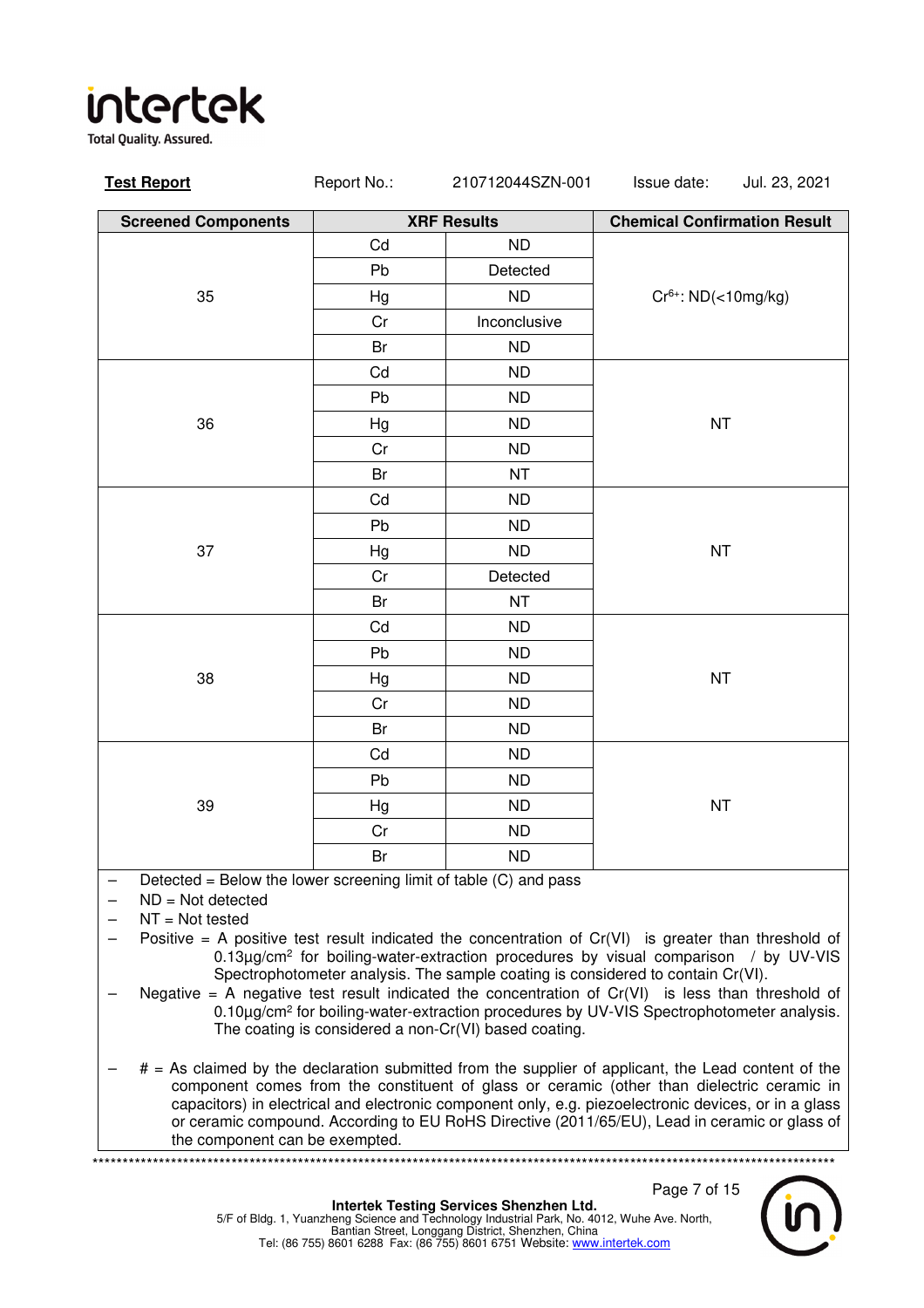**Total Quality. Assured.** 

**Test Report** Report No.: 210712044SZN-001 Issue date: Jul. 23, 2021

(B) Phthalate Content Test:

|                                            | Result    |              |              |                   |  |
|--------------------------------------------|-----------|--------------|--------------|-------------------|--|
| Test item                                  | $(1+2+9)$ | $(10+13+14)$ | $(20+22+23)$ | <u>(24+25+39)</u> |  |
| Dibutyl phthalate (DBP)(mg/kg)             | 120       | 120          | 120          | 150               |  |
| Di-(2-ethyl hexyl) phthalate (DEHP)(mg/kg) | ND        | ND.          | ND           | ND                |  |
| Benzyl butyl phthalate (BBP)(mg/kg)        | ND        | ND           | ND           | ND                |  |
| Di-(iso-butyl) phthalate (DIBP)(mg/kg)     | ND        | ND           | ND           | ND                |  |

|                                                        | Result $(mq/kg)$ $\theta$                          |  |  |
|--------------------------------------------------------|----------------------------------------------------|--|--|
| Test item                                              | $(3+27+28+30), (4+16+32), (5+6+33+34), (15+17+19)$ |  |  |
| Dibutyl phthalate (DBP)                                | ND.                                                |  |  |
| Di-(2-ethyl hexyl) phthalate (DEHP)                    | ND.                                                |  |  |
| Benzyl butyl phthalate (BBP)                           | ND                                                 |  |  |
| Di-(iso-butyl) phthalate (DIBP)                        | ND.                                                |  |  |
| $ND = Not detected$                                    |                                                    |  |  |
| $\theta$ = Single result for each test component/group |                                                    |  |  |

### (C) XRF Screening Limits in mg/kg for Regulated Elements in Various Matrices:

| <b>Element</b> | <b>Polymer Materials</b>     | <b>Metallic Materials</b>    | <b>Composite Materials</b>   |
|----------------|------------------------------|------------------------------|------------------------------|
| Cd             | $P \le 70 < X < 130 \le F$   | $P \le 70 < X < 130 \le F$   | $P \le 70 < X < 150 \le F$   |
| Pb             | $P \le 700 < X < 1300 \le F$ | $P \le 700 < X < 1300 \le F$ | $P \le 500 < X < 1500 \le F$ |
| Hg             | $P \le 700 < X < 1300 \le F$ | $P \le 700 < X < 1300 \le F$ | $P \le 500 < X < 1500 \le F$ |
| Cr             | $P \le 700 < X$              | $P \le 700 < X$              | $P \le 500 < X$              |
| Br             | $P \le 300 < X$              | Not applicable               | $P \le 250 < X$              |

Remark:

 $P = Pass.$ 

 $X = Inconclusive result.$ 

- **F = Fail**
- $mg/kg =$  milligram per kilogram = ppm

(D) Estimated Detection Limits in mg/kg for Regulated Elements in Various Matrices:

| <b>Element</b> | <b>Polymer Materials</b> | <b>Metallic Materials</b> | <b>Composite Materials</b> |
|----------------|--------------------------|---------------------------|----------------------------|
| Cd             | 50                       | 70                        | 70                         |
| Pb             | 100                      | 200                       | 200                        |
| Hg             | 100                      | 200                       | 200                        |
| Cr             | 100                      | 200                       | 200                        |
| Br             | 200                      | Not applicable            | 200                        |
|                |                          |                           |                            |

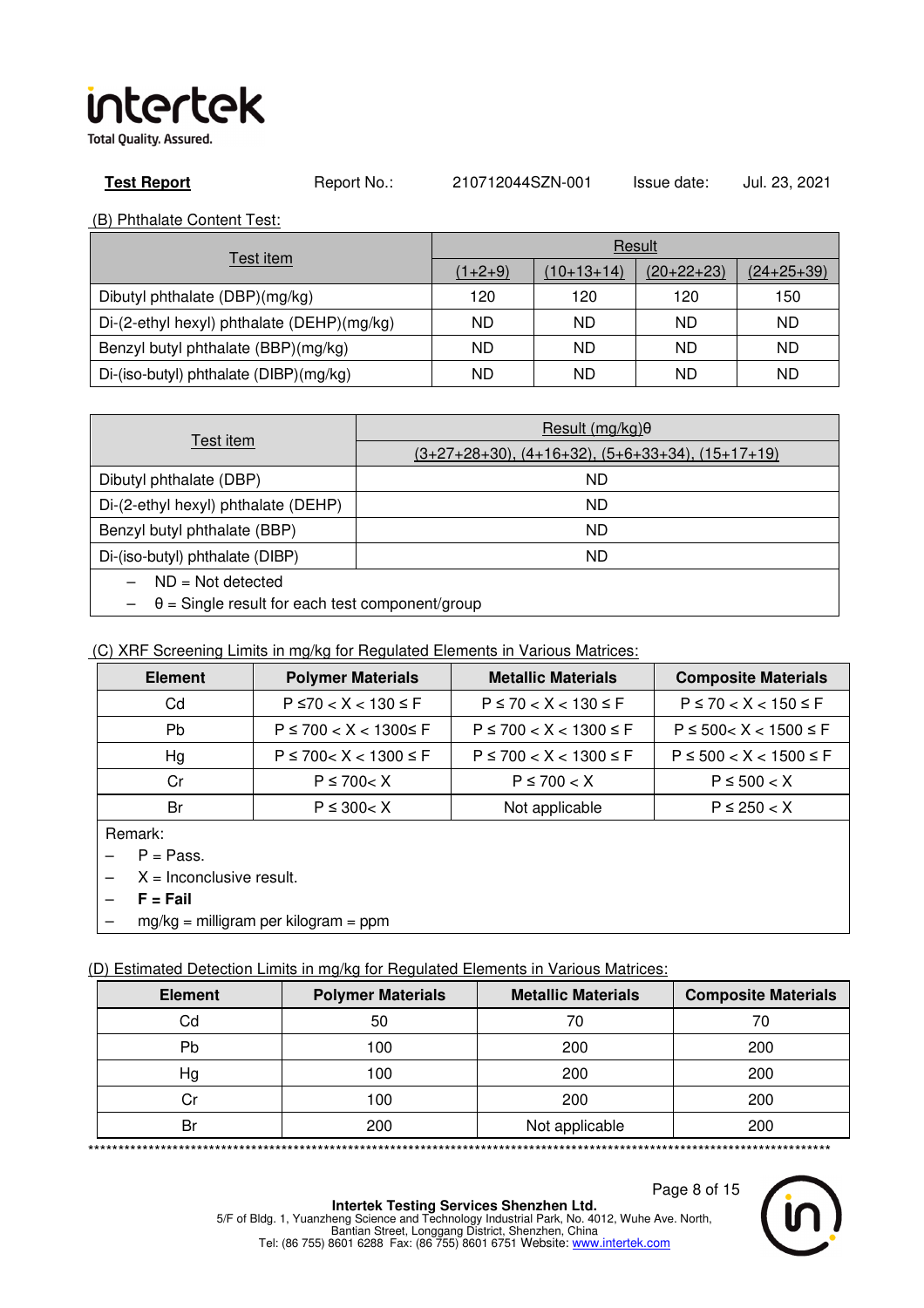**Total Quality. Assured.** 

**Test Report** Report No.: 210712044SZN-001 Issue date: Jul. 23, 2021

(E) Chemical Confirmation Test Methods:

| <b>Testing Item</b>                                                                                                                      | <b>Testing Method</b>                                                                                                                                                                | <b>Reporting Limit</b> |
|------------------------------------------------------------------------------------------------------------------------------------------|--------------------------------------------------------------------------------------------------------------------------------------------------------------------------------------|------------------------|
| Mercury (Hg) Content                                                                                                                     | With reference to IEC 62321-4 Edition 1.0:2013<br>+AMD1: 2017, by acid digestion and determined by<br>ICP - OES                                                                      | $2$ mg/kg              |
| Chromium (VI) (Cr <sup>6+</sup> ) Content                                                                                                | With reference to IEC 62321-7-2 Edition 1.0:2017,<br>Hexavalent chromium - Determination of hexavalent<br>chromium (Cr(VI) in polymers and electronics by the<br>colorimetric method | 10 $mg/kg$             |
| Dibutyl phthalate (DBP) & Di-(2-<br>ethyl hexyl) phthalate (DEHP) &<br>Benzyl butyl phthalate (BBP) &<br>Di-(iso-butyl) phthalate (DIBP) | With reference to IEC 62321-8 Edition 1.0:2017, by<br>Gas Chromatographic-Mass Spectrometric (GC-MS)<br>analysis                                                                     | 50 mg/kg               |

| (F) Requirement: |
|------------------|
|------------------|

| <b>Restricted Substances</b>                                                                                                         | Limits               |  |  |
|--------------------------------------------------------------------------------------------------------------------------------------|----------------------|--|--|
| Cadmium (Cd)                                                                                                                         | $0.01\%$ (100 mg/kg) |  |  |
| Lead (Pb)                                                                                                                            | $0.1\%$ (1000 mg/kg) |  |  |
| Mercury (Hg)                                                                                                                         | 0.1% (1000 mg/kg)    |  |  |
| Chromium (VI) (Cr <sup>6+</sup> )                                                                                                    | $0.1\%$ (1000 mg/kg) |  |  |
| Polybrominated Biphenyls (PBBs)                                                                                                      | $0.1\%$ (1000 mg/kg) |  |  |
| Polybrominated Diphenyl Ethers (PBDEs)                                                                                               | $0.1\%$ (1000 mg/kg) |  |  |
| Dibutyl phthalate (DBP)                                                                                                              | $0.1\%$ (1000 mg/kg) |  |  |
| Di-(2-ethyl hexyl) phthalate (DEHP)                                                                                                  | $0.1\%$ (1000 mg/kg) |  |  |
| Benzyl butyl phthalate (BBP)                                                                                                         | $0.1\%$ (1000 mg/kg) |  |  |
| Di-(iso-butyl) phthalate (DIBP)                                                                                                      | $0.1\%$ (1000 mg/kg) |  |  |
| The above limits were quoted from 2011/65/EU and amendment Commission Delegated Directive (EU)<br>2015/863 for homogeneous material. |                      |  |  |

### **Disclaimers:**

This XRF Screening and Chemical Confirmation Test Report is for reference purposes only. The applicant shall make its/his/her own judgment as to whether the information provided in this XRF Screening and Chemical Confirmation Test Report is sufficient for its/his/her purposes.

The results shown in this XRF Screening and Chemical Confirmation Test Report will differ based on various factors, including but not limited to, the sample size, thickness, area, surface flatness, equipment parameters and matrix effect (e.g. plastic, rubber, metal, glass, ceramic etc.). Further wet chemical pre-treatment with relevant chemical equipment analysis is required to obtain quantitative data. \*\*\*\*\*\*\*\*\*\*\*\*\*\*\*\*\*\*\*\*\*\*\*\*\*\*\*\*\*\*\*\*\*\*\*\*\*\*\*\*\*\*\*\*\*\*\*\*\*\*\*\*\*\*\*\*\*\*\*\*\*\*\*\*\*\*\*\*\*\*\*\*\*\*\*\*\*\*\*\*\*\*\*\*\*\*\*\*\*\*\*\*\*\*\*\*\*\*\*\*\*\*\*\*\*\*\*\*\*\*\*\*\*\*\*\*\*\*\*\*\*\*\*

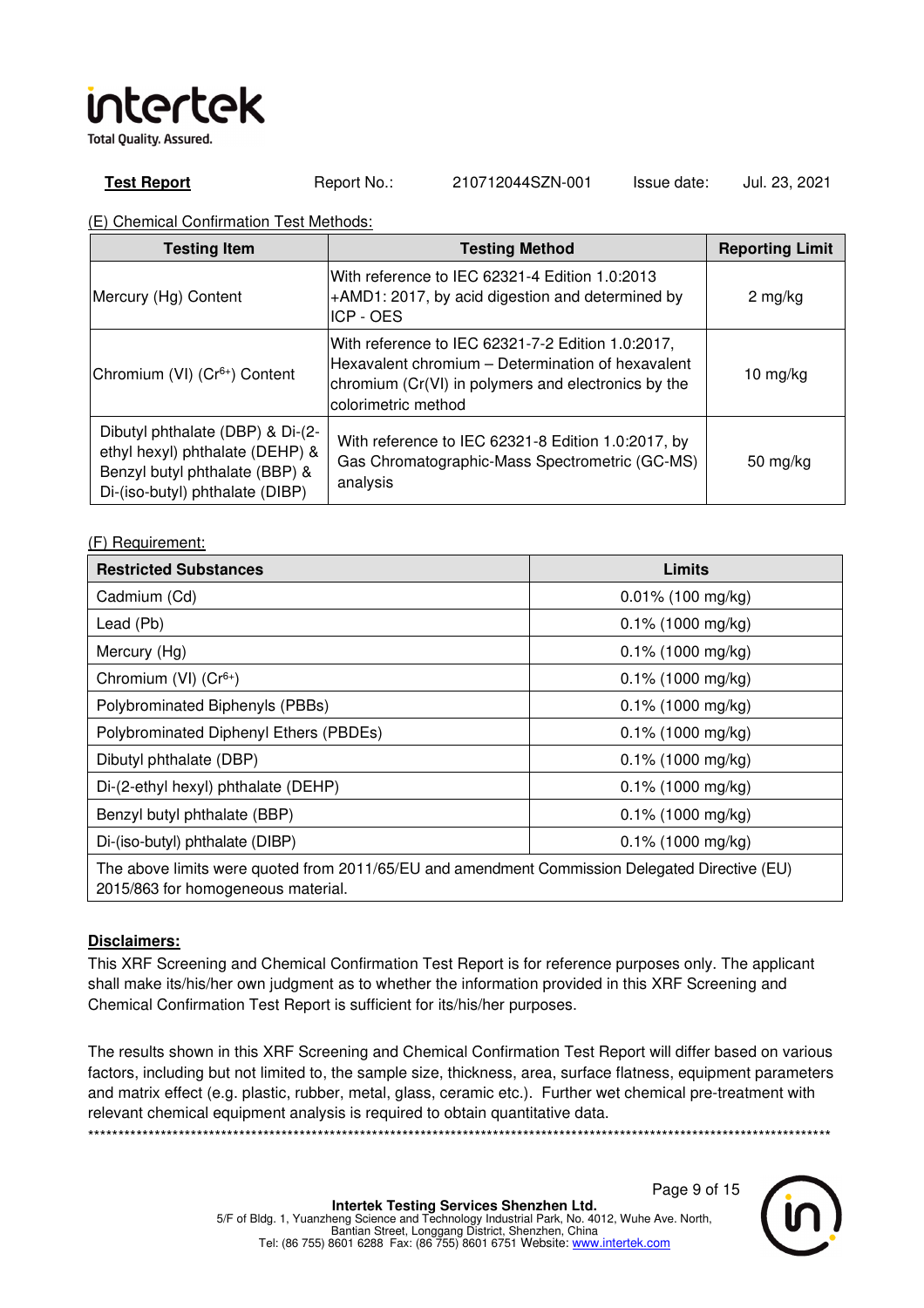**Total Quality. Assured.** 

**Test Report** Report No.: 210712044SZN-001 Issue date: Jul. 23, 2021

## **Screened Components:**

- 1 White soft plastic with black printing.
- 2 Transparent soft plastic.
- 3 Transparent plastic sheet.
- 4 Conformal coating with white solder mask & copper color metal pad & fiberboard (PCB).
- 5 White plastic & yellow plastic & silver color metal (SMD LED).
- 6 Black plastic with silver color metal & solder (SMD triode).
- 7 White ceramic with black material & white printing & silver color metal (SMD resistor).
- 8 Solder.
- 9 Red plastic (wire covering).
- 10 Black plastic (wire covering).
- 11 Silver color metal wire.
- 12 Silver color metal.
- 13 White soft plastic (external wire covering).
- 14 Semi-transparent soft plastic.
- 15 Dull white soft plastic.
- 16 Conformal coating with white solder mask & copper color metal pad & fiberboard (PCB).
- 17 Yellow soft plastic.
- 18 Solder.
- 19 Red plastic (wire covering).
- 20 Black/red plastic (wire covering).
- 21 Silver color metal wire.
- 22 Dull white soft plastic.
- 23 Black soft plastic (external wire covering).
- 24 Dull red plastic (wire covering).
- 25 Dull black plastic (wire covering).
- 26 Silver color metal wire.
- 27 Grey plastic.
- 28 Grey plastic.
- 29 Black treated metal (screw).
- 30 Semi-transparent plastic.
- 31 Dull silver color metal (frame).
- 32 Conformal coating with white solder mask & copper color metal pad & fiberboard (PCB).
- 33 White plastic & yellow plastic & silver color metal (SMD LED).
- 34 Black plastic with silver color metal & solder (SMD triode).
- 35 White ceramic with black material & white printing & silver color metal (SMD resistor).
- 36 Solder.
- 37 Silver color metal.
- 38 Silver color magnet.
- 39 Semi-transparent soft plastic.

\*\*\*\*\*\*\*\*\*\*\*\*\*\*\*\*\*\*\*\*\*\*\*\*\*\*\*\*\*\*\*\*\*\*\*\*\*\*\*\*\*\*\*\*\*\*\*\*\*\*\*\*\*\*\*\*\*\*\*\*\*\*\*\*\*\*\*\*\*\*\*\*\*\*\*\*\*\*\*\*\*\*\*\*\*\*\*\*\*\*\*\*\*\*\*\*\*\*\*\*\*\*\*\*\*\*\*\*\*\*\*\*\*\*\*\*\*\*\*\*\*\*\*

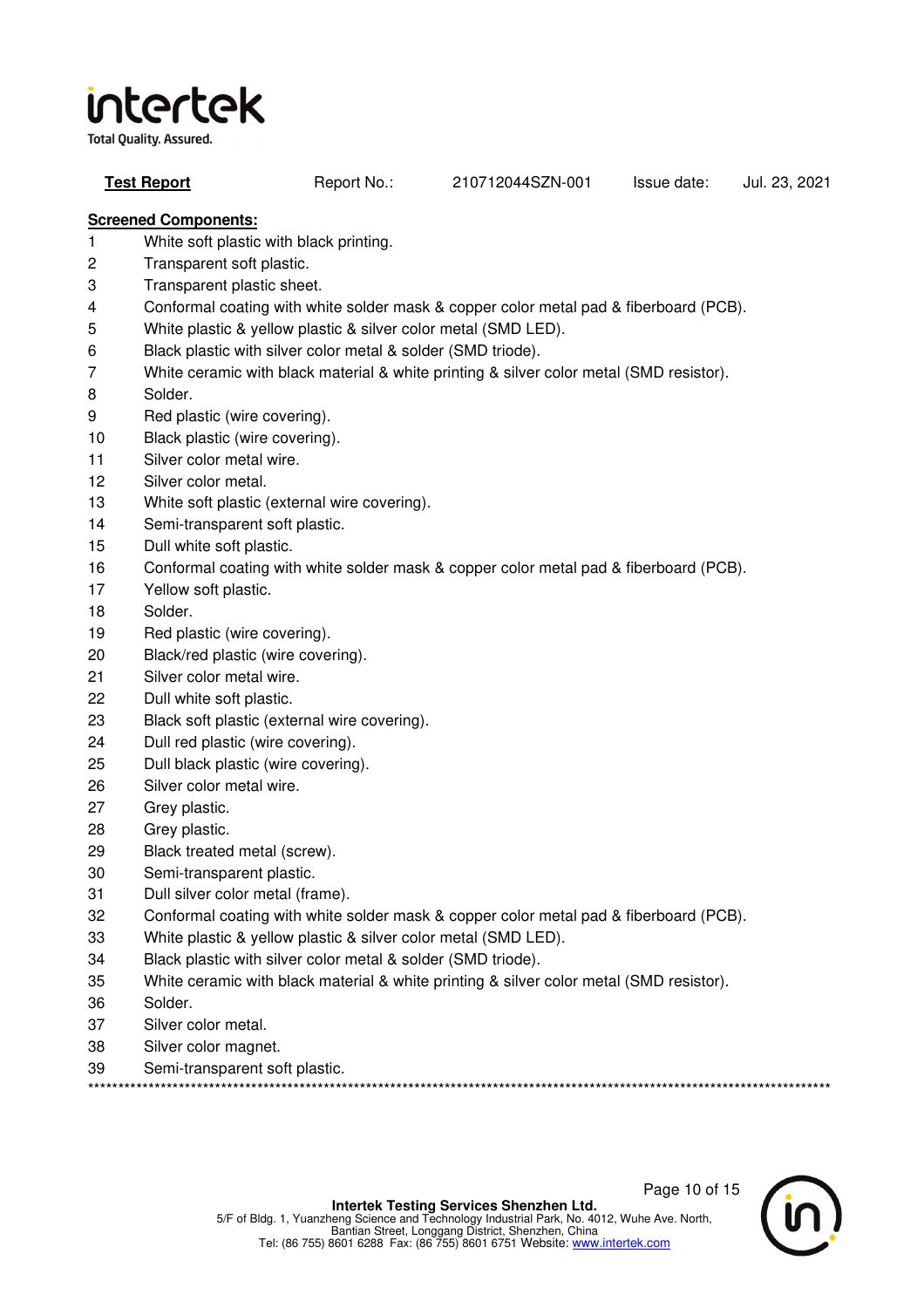

**Test Report** Report No.: 210712044SZN-001 Issue date: Jul. 23, 2021

**Photos for Test Sample:** 



 Page 11 of 15 **Intertek Testing Services Shenzhen Ltd.**<br>5/F of Bldg. 1, Yuanzheng Science and Technology Industrial Park, No. 4012, Wuhe Ave. North,<br>Bantian Street, Longgang District, Shenzhen, China<br>Tel: (86 755) 8601 6288 Fax: (86 755

\*\*\*\*\*\*\*\*\*\*\*\*\*\*\*\*\*\*\*\*\*\*\*\*\*\*\*\*\*\*\*\*\*\*\*\*\*\*\*\*\*\*\*\*\*\*\*\*\*\*\*\*\*\*\*\*\*\*\*\*\*\*\*\*\*\*\*\*\*\*\*\*\*\*\*\*\*\*\*\*\*\*\*\*\*\*\*\*\*\*\*\*\*\*\*\*\*\*\*\*\*\*\*\*\*\*\*\*\*\*\*\*\*\*\*\*\*\*\*\*\*\*\*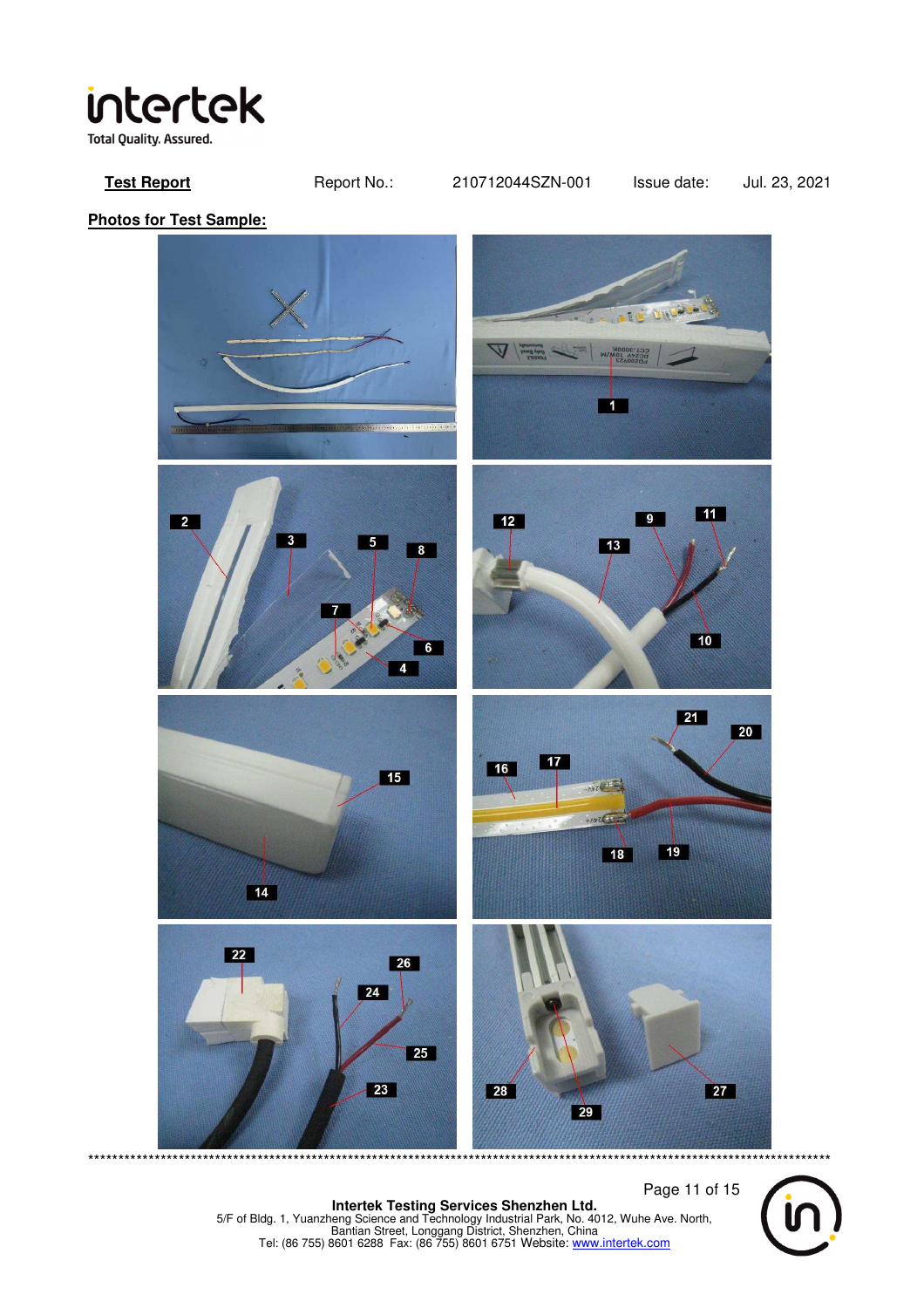## intertek **Total Quality. Assured.**

### **Test Report** Report No.: 210712044SZN-001 Issue date: Jul. 23, 2021

**Photos for Test Sample:** 





### **Annex (The following information is provided by the client):**

| 产品系列         | 新证书型号                  | LED 类型    |  |
|--------------|------------------------|-----------|--|
|              | MARINE NEON 1615 WHT   |           |  |
|              | MARINE NEON 1220 WHT   |           |  |
|              | MARINE NEON 1010 WHT   | 2835/3014 |  |
|              | MARINE NEON TINI WHT   |           |  |
| LEDLINE FLEX | MARINE NEON 0612 WHT   |           |  |
|              | MARINE NEON 1615 IQ    |           |  |
|              | MARINE NEON 1220 IQ    |           |  |
|              | MARINE NEON 1010 IQ    | 3014      |  |
|              | MARINE NEON TINI IQ    |           |  |
|              | MARINE NEON 0612 IQ    |           |  |
|              | MARINE NEON 1615 RGB   |           |  |
|              | MARINE NEON 1220 RGB   |           |  |
|              | MARINE NEON 1010 RGB   | 4040      |  |
|              | MARINE NEON TINI RGB   |           |  |
|              | MARINE NEON 0612 RGB   |           |  |
|              | MARINE NEON 1615 MEDIA | 5050      |  |
|              | MARINE NEON 1220 MEDIA |           |  |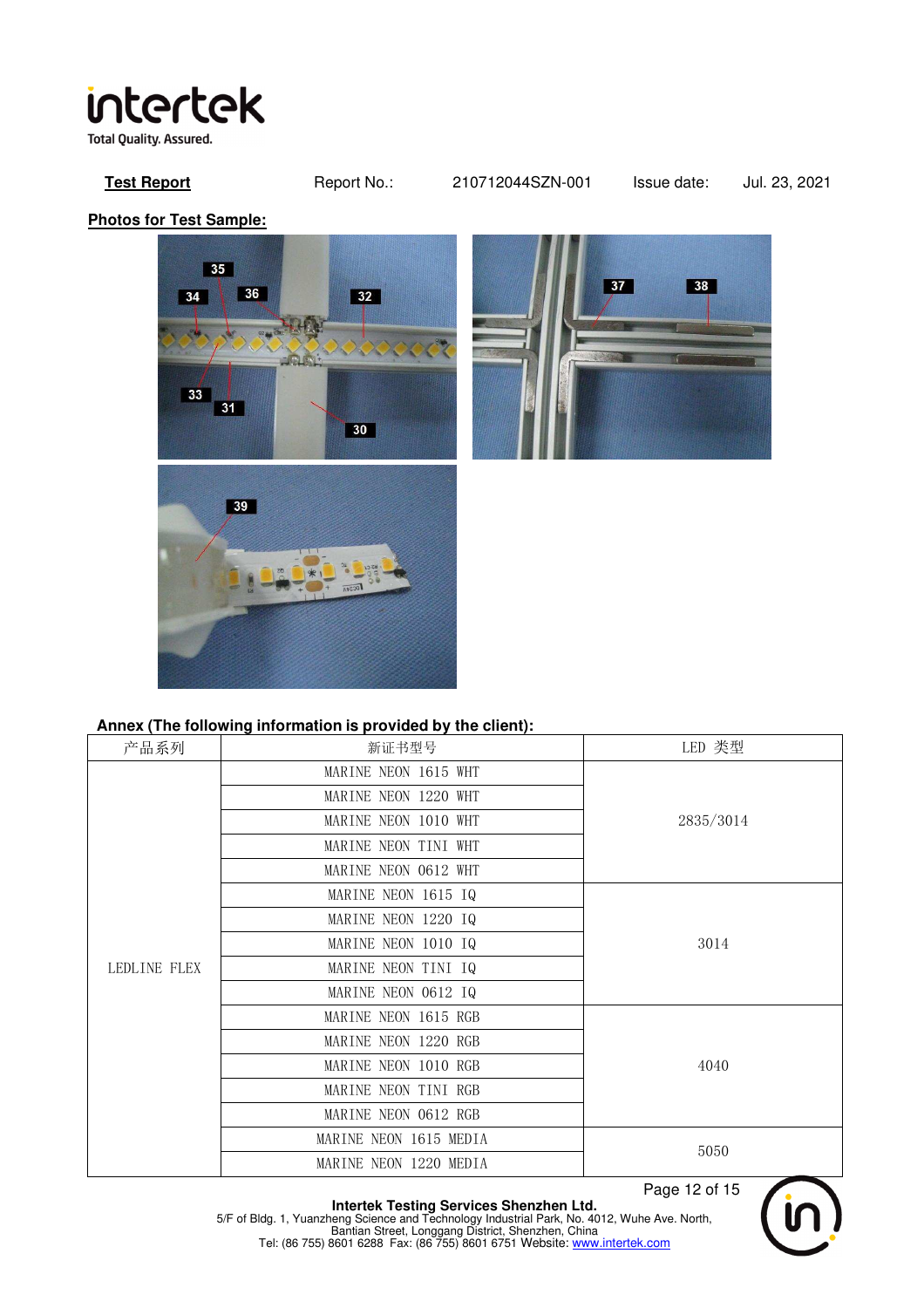

**Total Quality. Assured.** 

| <b>Test Report</b> | Report No.:                   | 210712044SZN-001 | Issue date: | Jul. 23, 2021 |  |
|--------------------|-------------------------------|------------------|-------------|---------------|--|
|                    | MARINE NEON 1615 AURORA       |                  |             |               |  |
|                    | MARINE NEON 1220 AURORA       |                  |             |               |  |
|                    | MARINE NEON 1615 RGBW         |                  |             |               |  |
|                    | MARINE NEON 1220 RGBW         |                  |             |               |  |
|                    | LINIO NEON 1615 TV            |                  |             |               |  |
|                    | LINIO NEON 1220 SV            |                  |             |               |  |
|                    | LINIO NEON 1212 TV            |                  |             |               |  |
|                    | LINIO NEON 1010 TV            |                  | 2835        |               |  |
|                    | LINIO NEON 0612 SV            |                  |             |               |  |
|                    | LINIO NEON R16                |                  |             |               |  |
|                    | LINIO NEON 3020               |                  |             |               |  |
|                    | LINIO NEON 3D                 |                  |             |               |  |
|                    | LINIO NEON 1225 SV            |                  |             |               |  |
|                    | LINIO NEON 360                |                  |             |               |  |
|                    | LINIO NEON 1615 TV TW         |                  | 3014        |               |  |
|                    | LINIO NEON 1220 SV TW         |                  |             |               |  |
|                    | LINIO NEON 1212 TV TW         |                  |             |               |  |
|                    | LINIO NEON 1010 TV TW         |                  |             |               |  |
|                    | LINIO NEON 0612 SV TW         |                  |             |               |  |
|                    | LINIO NEON R16 TW             |                  |             |               |  |
| <b>ASTON</b>       | LINIO NEON 3020 TW            |                  |             |               |  |
|                    | LINIO NEON 3D TW              |                  |             |               |  |
|                    | LINIO NEON 360 TW             |                  |             |               |  |
|                    | LINIO NEON 3D TW              |                  |             |               |  |
|                    | LINIO NEON 1615 TV RGB        |                  | 4040        |               |  |
|                    | LINIO NEON 1220 SV RGB        |                  |             |               |  |
|                    | LINIO NEON 1212 TV RGB        |                  |             |               |  |
|                    | LINIO NEON 1010 TV RGB        |                  |             |               |  |
|                    | LINIO NEON 0612 SV RGB        |                  |             |               |  |
|                    | LINIO NEON R16 RGB            |                  |             |               |  |
|                    | LINIO NEON 3020 RGB           |                  |             |               |  |
|                    | LINIO NEON 3D RGB             |                  |             |               |  |
|                    | LINIO NEON 1225 SV RGB        |                  |             |               |  |
|                    | LINIO NEON 360 RGB            |                  |             |               |  |
|                    | LINIO NEON 1615 TV RGBW       |                  |             |               |  |
|                    | LINIO NEON 1220 SV RGBW       |                  | 5050        |               |  |
|                    | LINIO NEON 1615 TV RGB PIXEL  |                  |             |               |  |
|                    | LINIO NEON 1220 SV RGB PIXEL  |                  |             |               |  |
|                    | LINIO NEON 1615 TV RGBW PIXEL |                  |             |               |  |

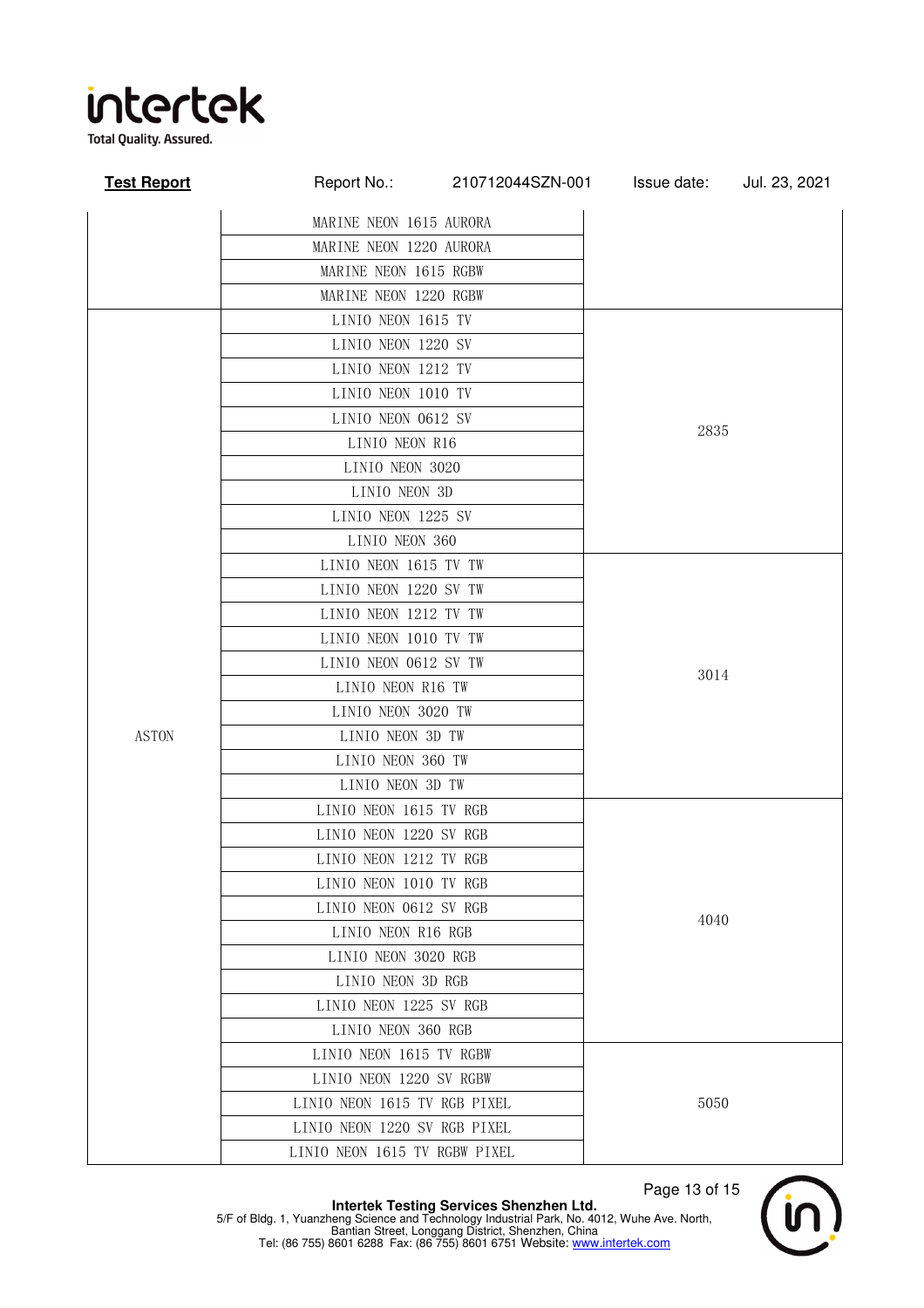

**Test Report** Report No.: 210712044SZN-001 Issue date: Jul. 23, 2021 LINIO NEON 1220 SV RGBW PIXEL LINIO NEON R16 RGBW LINIO NEON 3020 RGBW LINIO NEON 3D RGBW LINIO NEON 1225 SV RGBW LINIO NEON 360 RGBW LINIO NEON 0606 TV 2216 LINIO NEON 0408 SV Linear profile LED CLICK LINE 2835 BRILI LINEAR WHT **COVEFLEX** AERO TAPE 2835 AERO TAPE HD VICT TAPE SKYE TAPE ALTA TAPE AERO TAPE IP54 AERO TAPE HD IP54 DERU TAPE 1808 DERU TAPE HD NOVA TAPE IP54 COB NOVA TAPE IP68 NOVA TAPE S NOVA TAPE NOVA TAPE TW NOVA TAPE RGB NOVA TAPE RGBW NOVA TAPE RGBWW AERO TAPE TW **NAPLA 2835** DERU TAPE TW 1808 NOVA TAPE DTW 2835 DIAM TAPE BELA TAPE RGBW 5050 BELA TAPE RGBWW KENE TAPE 2835 KENE TAPE HD SAMO TAPE ARTH TAPE FERR TAPE SHER TAPE